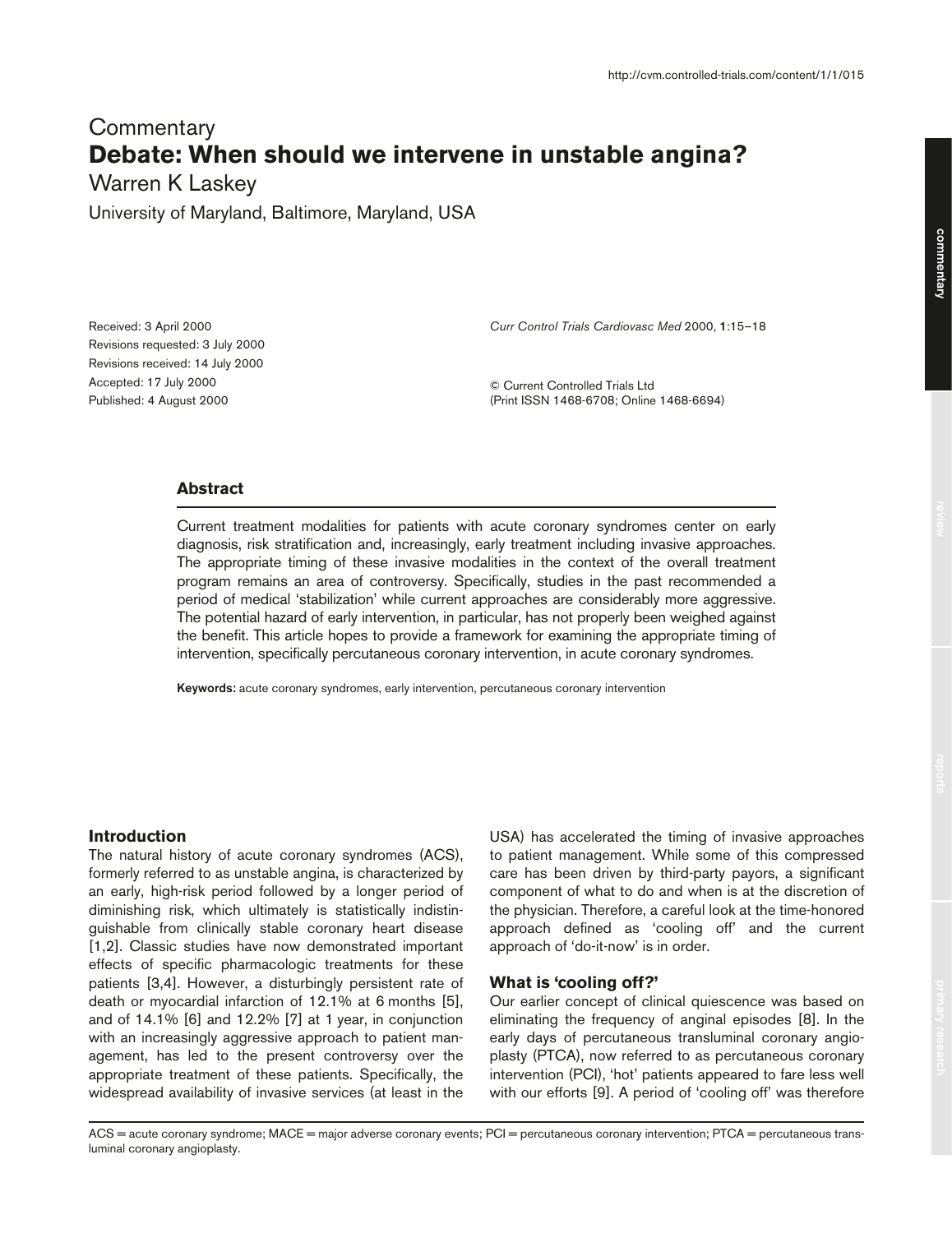Procedural success rates were significantly (*P* < 0.05) improved with a preprocedural infusion of heparin for at least 48 h. Adapted from [19].

recommended by many prior to PCI [9]. This period was in no way tantamount to benign neglect. The 'cooling off' period was defined, at that time, by state of the art anticoagulant, antiplatelet and anti-ischemic therapy. We have clearly learned much since these early studies. We now know that 'hot' patients truly have an underlying pathophysiology that has a strong inflammatory component [10]. Moreover, the 'hot' plaque in these patients is characterized by increased fragility [11], enhanced thrombogenicity [12,13], and cellular and molecular markers of inflammation [14]. It is, in fact, the presence of these inflammatory markers in the sera of these patients that appears to correlate best with both short-term and longterm clinical outcome [15,16]. Treatment programs directed towards 'cooling off' these patients must thus take into account this pathophysiology. The lessons learned from prior studies of PCI in patients with ACS have clearly provided a strong rationale for the current use of potent antiplatelet and antithrombotic agents. It is notable, however, that while specific anti-inflammatory therapy (in contrast to anti-infection therapy) may not be available at present, treatment programs that include an aggressive approach to lipid lowering may confer significant benefit [17]. The 'anti-inflammatory' sequelae of antioxidant and lipid lowering therapies are not, in fact, to be underestimated in their importance [18].

#### **The past**

Early studies, as has already been noted, reported higher rates of adverse clinical events during PCI in patients with ACS. Although subject to considerable bias as a consequence of their retrospective nature, several studies did suggest that a period of 'stabilization' resulted in improved clinical outcomes [9]. Given the presence of angiographically evident thrombus within the culprit vessel in such patients, algorithms were developed that included an extended period of anticoagulation prior to PCI. Our group reported improved procedural outcomes in patients with unstable angina who received an extended period of intravenous heparin [19]. Importantly, a relatively well-defined 'cut point' was seen at 72 h [19]. It is also of note that this time dependence of procedural success was seen in both groups of patients (Fig. 1).

#### **The present**

The advent of potent pharmacologic adjuncts, for example platelet glycoprotein IIb/IIIa receptor antagonists, and the enhanced procedural safety offered by stents have dramatically changed the current landscape. In lieu of any period of 'cooling down', patients are now referred for invasive coronary procedures with alacrity. The latter, coupled with an ever-increasing trend in the performance of combined diagnostic and interventional procedures, has resulted in PCI being performed at a very early stage in the natural history of ACS. It is during this early period that the hazard of intervention is greatest [5,20]. Specifically, the marked inflammatory response and liberation of cytokines [21], the generation of free radicals [22], the enhanced activity of both intrinsic and extrinsic pathways of coagulation [23], and the perturbations in endothelial function that characterize both the active lesion and the response to mechanical disruption [14] all contribute to this potential hazard.

Another issue, however, is now upon us: PCI itself is associated with myocardial damage as reflected in postprocedural increases in myocardial-specific enzymes [24,25]. These measures of myocardial necrosis following PCI are in fact found more frequently in the setting of ACS than in more clinically stable populations [25]. While the etiology of the postprocedural enzyme release remains speculative, the possibility of distal thrombo-embolization consequent to plaque disruption is strongly supported by the mitigation of these events with the use of platelet glycoprotein IIb/IIIa receptor antagonists [26]. In virtually every recent trial of PCI in the setting of ACS, the increase in postprocedural CPK-MB fraction is several-fold greater than the control (prePCI) rate [26]. A second hazard is thus apparent, but whether this second hazard is disproportionately increased in patients undergoing 'early' PCI compared with a delayed procedure is unclear. An examination of the outcomes following PCI in clinical trials in which patients were randomized to either an 'aggressive' approach versus a 'conservative' approach (TIMI III [7], VANQWISH [27], FRISC-II [5]) or pharmacologic trials in which PCI was deferred as a consequence of the duration of infusion of the study drug (EPIC [20], CAPTURE [28], PURSUIT [29], PRISM-PLUS [30]) provides some interesting insights (Fig. 2).

Although these trials differed substantially in design, primary end-points and pharmacologic adjuncts, the theme of early

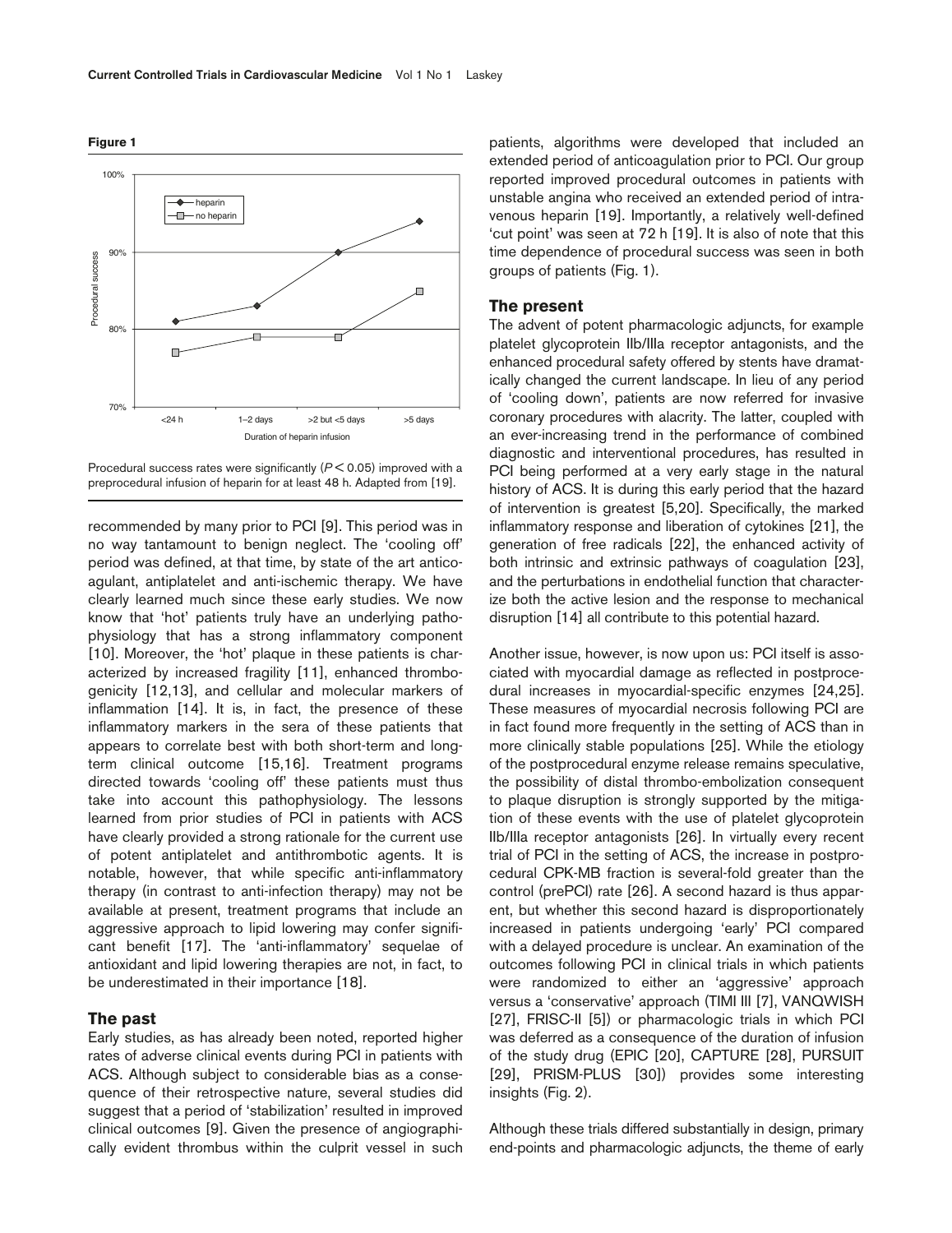



versus deferred PCI is common to all. It can be seen that there is a statistically significant (inverse) relationship between short-term major adverse coronary events (MACE) rates as reported in the individual trials and the timing of intervention. Furthermore, it is of note that there is a 50% reduction of this MACE rate when intervention is deferred until at least 48 h following randomization.

### **Another look**

It is important to point out that these opinions are neither an indictment of the invasive approach to ACS nor support for the conservative approach. They rather argue for a period of 'stabilization' with appropriate treatment and a treatment algorithm that emphasizes the appropriate time for intervention. There is little question that 'earlier is better' with respect to intervention in the setting of acute myocardial infarction. However, important differences in clinical, pathophysiologic, coronary anatomic and hemodynamic features distinguish patients with non-ST-elevation myocardial infarction from their more dramatic counterparts. It is suggested, in this article, that the 'appropriate' timing for PCI in the setting of ACS must consider the early hazard of procedural-related myonecrosis, the shortterm and long-term consequences of procedural-related increases in inflammatory markers and markers of the thrombotic state, and, finally, the increasingly cogent evidence in support of aggressive treatment of modifiable risk factors. The only answer to this question is, as always, a prospective randomized trial stratified by the timing of PCI.

#### **References**

1. Braunwald E, Mark DB, Jones RH, Cheitlin MD, Fuster V, McCauley KM: **Clinical Practice Guideline No. 10. Unstable angina: diagnosis and management**. *AHCPR Publication No. 94-0602*, March 1994.

- 2. van Domburg RT, van Zijl AJ, Veerhoek RJ, Simoons ML: **Unstable angina: good long-term outcome after a complicated early course.** *J Am Coll Cardiol* 1998, **31**:1534–1539.
- 3. Lewis HD, Davis JW, Archibald DG, Steinke WE, Smitherman TC, Doherty JE, Schnaper HW, Lewinter MM, Linares E, Pouget JM, Sabharwal SC, Chester E, Demots H: **Protective effects of aspirin against myocardial infarction and death in men with unstable angina**. *N Engl J Med* 1983, **309**:396–403.
- 4. Theroux P, Ouimet H, McCans J, Lator JG, Joly P, Levy G, Pelletier E, Juneau M, Stasiak J, deGuise P: **Aspirin, heparin or both to treat acute unstable angina**. *N Engl J Med* 1988, **319**:1105–1111.
- 5. Fragmin and Fast Revascularization During Instability in Coronary Artery Disease Investigators: **Invasive compared with non-invasive treatment in unstable coronary artery disease: FRISC II prospective randomized multicenter study**. *Lancet* 1999, **354**:708–715.
- 6. Wallentin L, Lagerqrest B, Husted S, Kontay F, Stahle E, Swahn E, for the FRISC II Investigators: **Outcomes at 1 year after an invasive compared with a non-invasive strategy in unstable coronary artery disease: the FRISC II invasive randomized trial.** *Lancet* 2000, **356**:  $9 - 16.$
- 7. Anderson HV, Cannon CP, Stone PH, Williams DO, McCabe CH, Knatterud GL, Thompson B, Willerson JT, Braunwald E: **One year results of the TIMI IIIB clinical trial: a randomized comparison of tissue-type plasminogen activator vs. placebo and early invasive vs. conservative strategies in unstable angina and non-Q wave myocardial infarction.** *J Am Coll Cardiol* 1995, **26**:1643–1650.
- 8. Ouyang P, Brinker JA, Mellits ED, Weisfeldt ML, Gerstenblith G: **Variables predictive of successful medical therapy in patients with unstable angina**. *Circulation* 1984, **70**:367–376.
- 9. DeFeyter PJ, Serruys PW: **Percutaneous transluminal coronary angioplasty for unstable angina**. In *Textbook of Interventional Cardiology*, Vol. 1, 2nd edn. Edited by Topol EJ. Philadelphia, PA: WB Saunders, 1993:274–291.
- 10. Ross R: **Atherosclerosis an inflammatory disease**. *N Engl J Med* 1990, **340**:115–126.
- 11. Shah PK, Falk E, Badimon JJ, Fernandez-Ortiz A, Mailhac A, Villareal-Levy G, Fallon JT, Regnstrom J, Fuster V: **Human monocyte-derived macrophages induce collagen breakdown in fibrous caps of atherosclerotic plaques. Potential role of matrix-degrading metelloproteinases and implications for plaque rupture**. *Circulation* 1995, **92**:1565–1569.
- 12. Topol EJ: **Toward a new frontier in myocardial reperfusion therapy: emerging platelet preeminence**. *Circulation* 1998, **97**:21–28.
- 13. Theroux P, Fuster V: **Acute coronary syndromes unstable angina and non-Q wave myocardial infarction**. *Circulation* 1998, **97**:1195– 1206.
- 14. Kinlay S, Selwyn AP, Libby P, Ganz P: **Inflammation, the endothelium and the acute coronary syndromes**. *J Cardiovasc Pharm* 1998, **32(Suppl 3)**:S62–S66.
- 15. Liuzzo G, Brasucci LM, Gallimore JR, Grillo RL, Rebuzzi AG, Pepys MB, Maseri A: **The prognostic value of C-reactive protein and serum amyloid — a protein in severe unstable angina.** *N Engl J Med* 1994, **331**:417–424.
- 16. Morrow DA, Rifai N, Antman EM, Weiner DL, McCabe CH, Cannon CP, Braunwald E: **C-Reactive protein is a potent predictor of mortality independent of and in combination with troponin T in acute coronary syndromes: a TIMI 11A sub-study**. *J Am Coll Cardiol* 1998, **31**:1460–1465.
- 17. Ridker PM, Rifai N, Pfeffer MA, Sacks FM, Moye LA, Goldman S, Flaker GC, Braunwald E, for the Cholesterol and Recurrent Events (CARE) Investigators: **Inflammation, pravastatin and the risk of coronary events after myocardial infarction in patients with average cholesterol levels**. *Circulation* 1998, **98**:839–844.
- 18. Rosenson RS, Tangney CC, Casey CL: **Inhibition of pro-inflammatory cytokine production by pravastatin**. *Lancet* 1999, **353**:983–984.
- 19. Lukas-Laskey MA, Deutsch E, Barnathan E, Laskey WK: **Influence of heparin therapy on percutaneous transluminal coronary angioplasty outcome in unstable angina pectoris**. *Am J Cardiol* 1990, **65**:1425–1429.
- 20. EPIC Investigators: **Use of a monoclonal antibody directed against the platelet glycoprotein IIb/IIIa receptor in high risk coronary angioplasty**. *N Engl J Med* 1994, **330**:956–961.
- 21. Liuzzo G, Buffon A, Biasucci LM, Gallimore R, Caligiuri G, Vitelli A, Altamura S, Ciliberto G, Rebuzzi AG, Crea F, Pepys MB, Maseri A: **Enhanced inflammatory response to coronary angioplasty in patients with severe unstable angina**. *Circulation* 1998, **98**:2370– 2376.